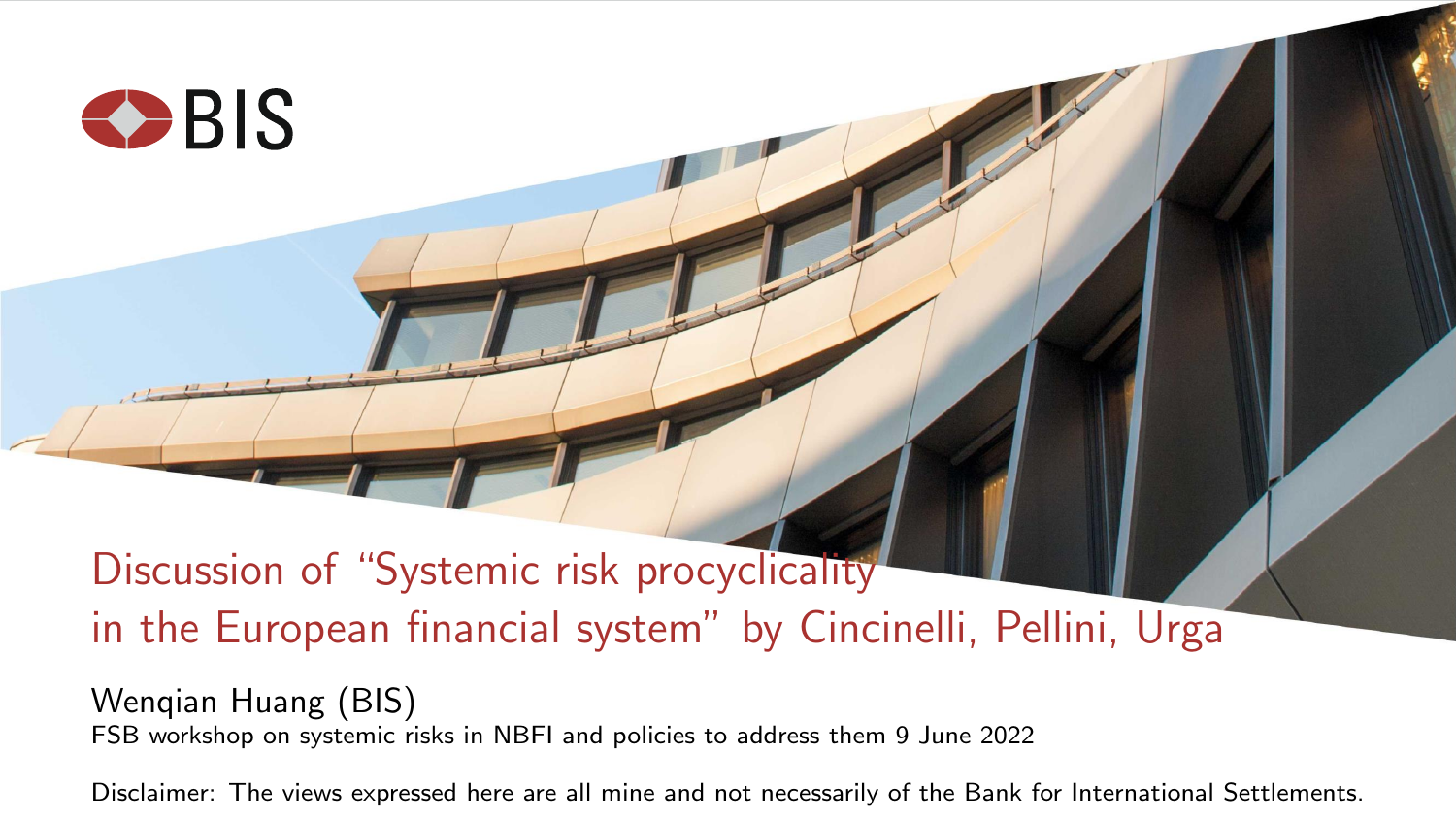## **Summary**

- ▶ This is a comprehensive study of leverage and systemic risk in the European financial system
- ▶ Extensive dataset on banks and NBFIs from 2006 to 2019:
	- $\triangleright$  129 banks, 287 finance service firms, 181 real estate finance service firms
	- ▶ Variables include total assets, quasi-market leverage, accounting leverage
- ▶ Systemic risk measures: ∆CoVaR, MES and SRISK
- $\blacktriangleright$  Key findings:
	- $\blacktriangleright$  Leverage is procyclical for banks
	- ▶ Leverage of NBFIs is procyclical during financial crises
	- $\triangleright$  NBFIs, in particular the real estate finance service firms, increase systemic risk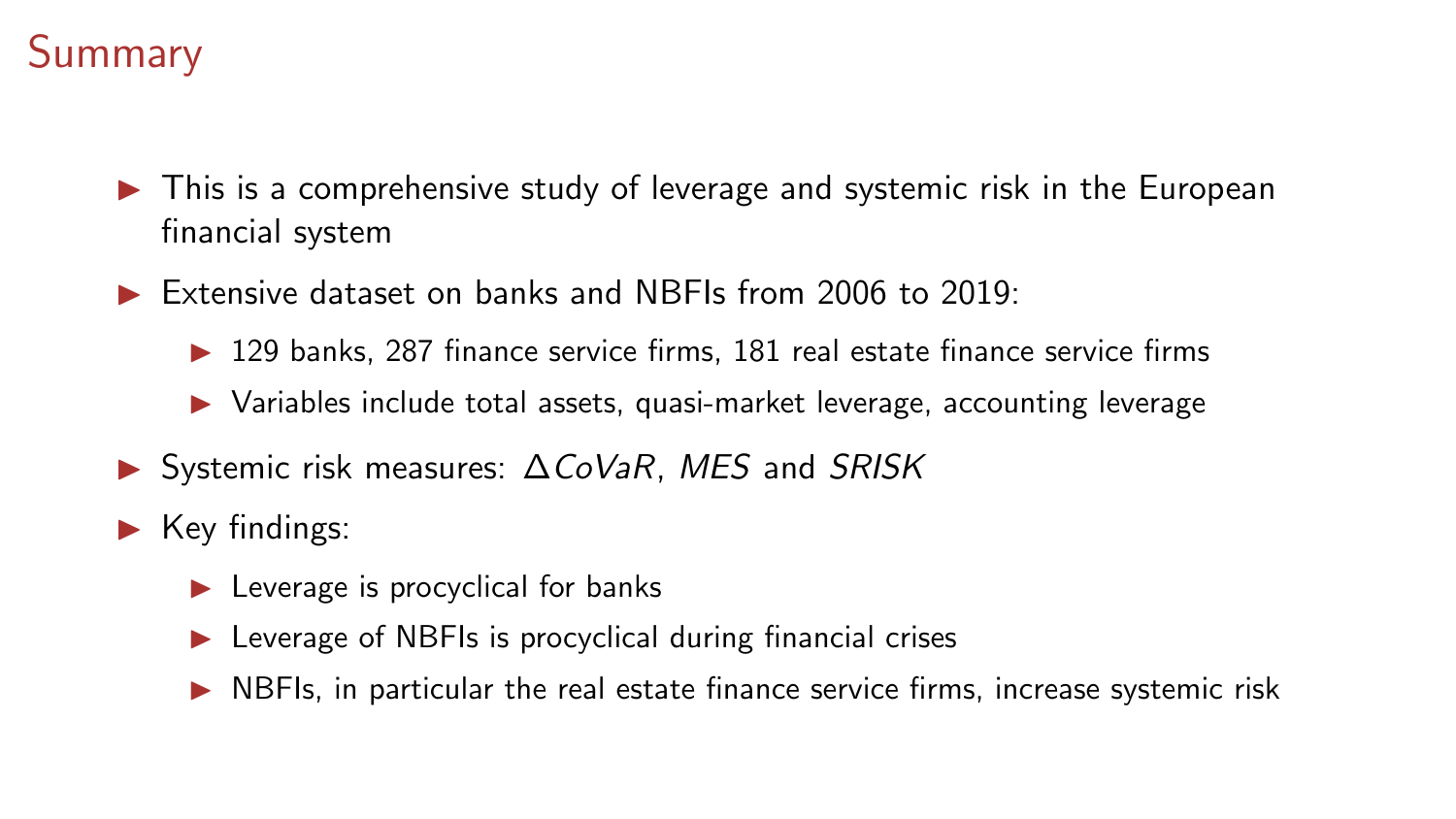### Comment 1 - procyclicality of leverage



The main reason behind is the market risk constraint (eg Value-at-Risk)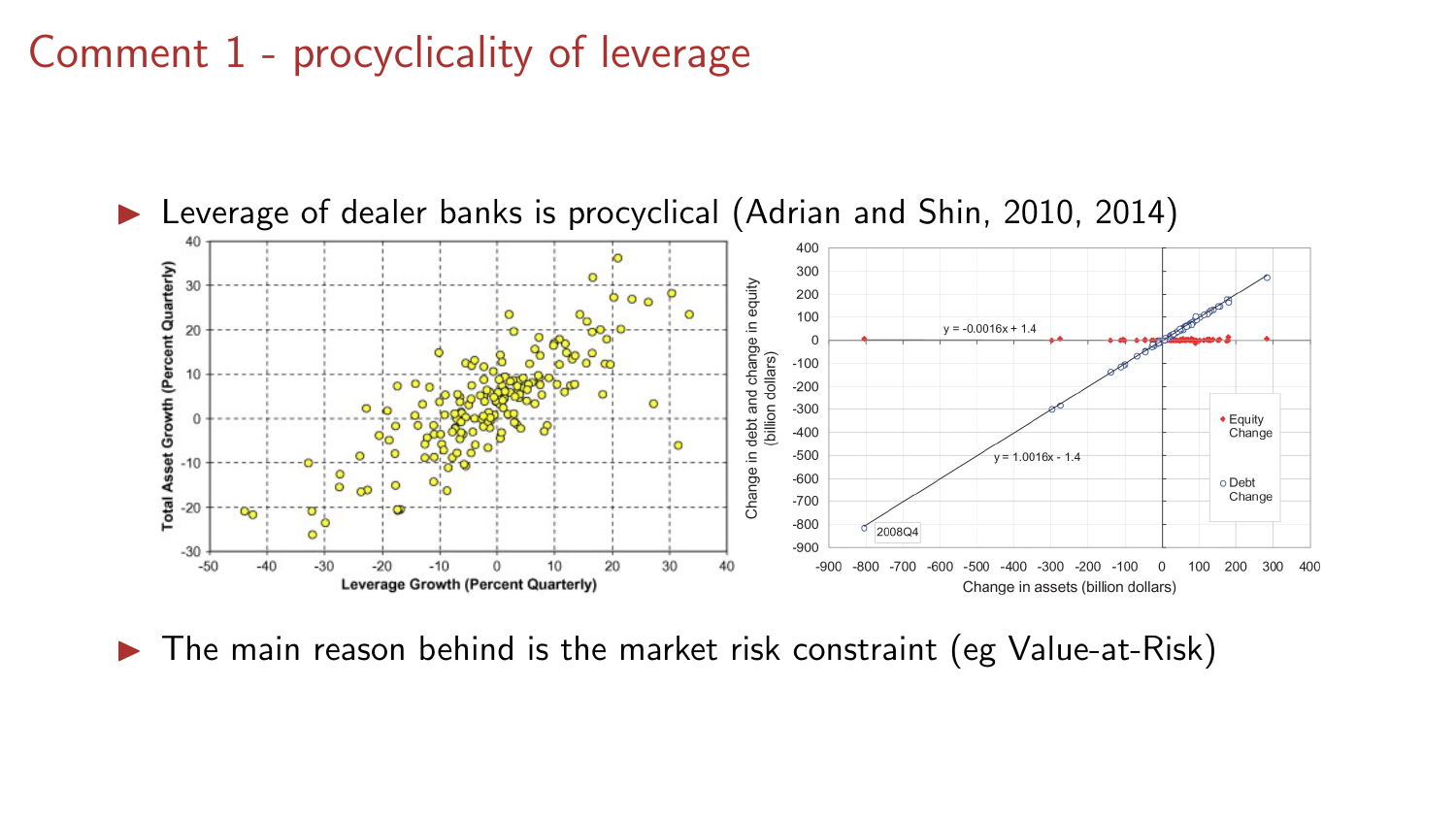## Comment 1 - procyclicality of leverage

Although the regression results are statistically significant, the scatter plots suggest that the results seem to be driven by only small subsamples



Following Adrian and Shin (2010, 2014), maybe the authors can split the sample and focus on the banks and NBFIs that are more subject to VaR constraint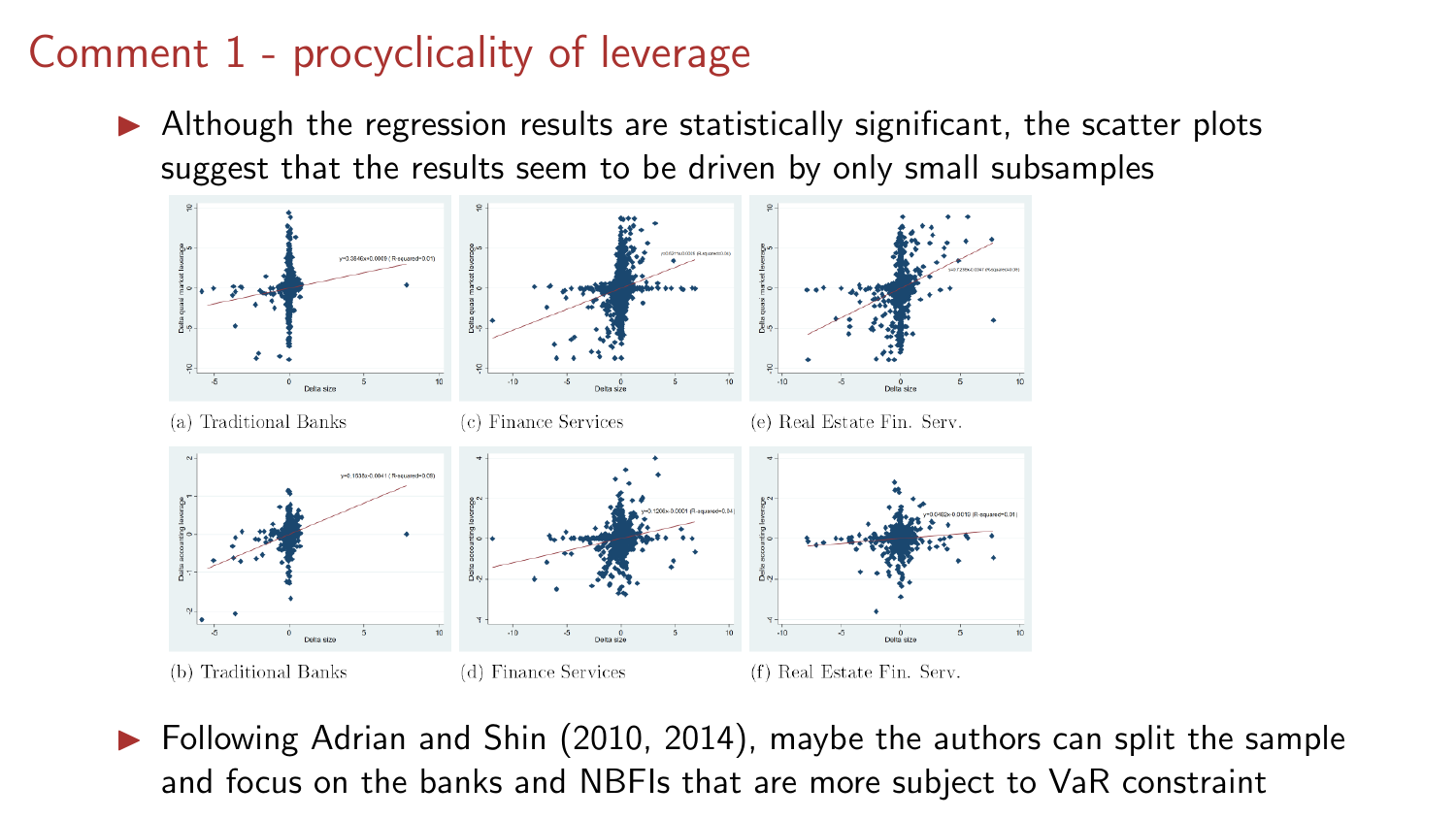## Comment 2 - procyclicality of systemic risk

- $\triangleright$  When it gets to systemic risk, the definition of procyclicality is tricky  $\Delta Systemic\ Risk_{i,t} = \alpha_0 + \beta_1 Systemic\ Risk_{i,t-1} + \beta_2 \Delta Size_{i,t} + \sum_{i=1}^{n} Financial\ Institute(1)_{i,t} + \sum_{i=1}^{n} {\cal F}^\text{in}(\Delta)_{i,t} + \sum_{i=1}^{n} {\cal F}^\text{in}(\Delta)_{i,t} + \sum_{i=1}^{n} {\cal F}^\text{in}(\Delta)_{i,t} + \sum_{i=1}^{n} {\cal F}^\text{in}(\Delta)_{i,t} + \sum_{i=1}^{n} {\cal F}^\text{in}(\Delta)_{i,t} + \sum_{i=1}^{n} {\cal F}^\text{in}(\Delta$ 2019:4  $+$   $\sum$  Time<sub>t</sub> +  $\varepsilon_{i,t}$
- $\triangleright$   $\beta_2$  measures the correlation between a firm's asset growth and its contribution to systemic risk
- But why that is a good measure of procyclicality? What does it mean by "procyclicality"?
- ▶ It is different from leverage, in which case there is a clear micro-foundation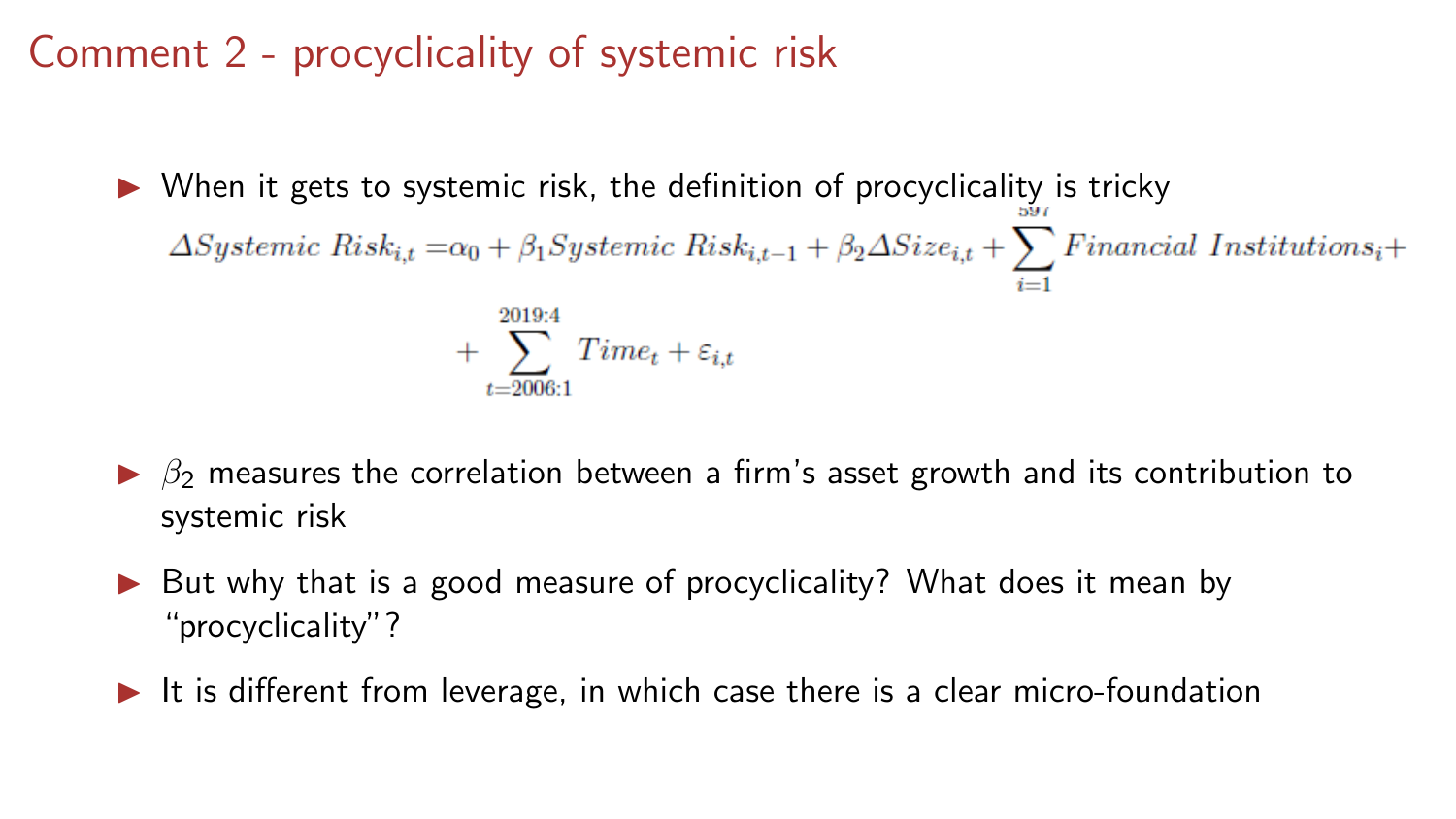## Comment 2 - procyclicality of systemic risk

- $\triangleright$  Borio, Furfine and Lowe (2001): A financial indicator is said to be "procyclical" if it tends to amplify business cycle fluctuations
- $\blacktriangleright$  It is important to define the business cycle, or in the context of financial stability, the financial cycle
- $\triangleright$  Measures of global financial cycle
	- ▶ Price-based: global factor based on asset prices by Miranda-Agrippino et al (2020)
	- ▶ Quantity-based: the ratio of gross capital inflows to GDP by Aldasoro et al (2020)
	- ▶ Additional (immediately available) measure: the BIS global liquidity indicator (GLI)
- Measures of country-specific financial cycle: Aldasoro et al (2020)
- I suggest the authors to regress the systemic risk measures on these financial cycle proxies, in order to have a meaningful discussion of procyclicality of systemic risk